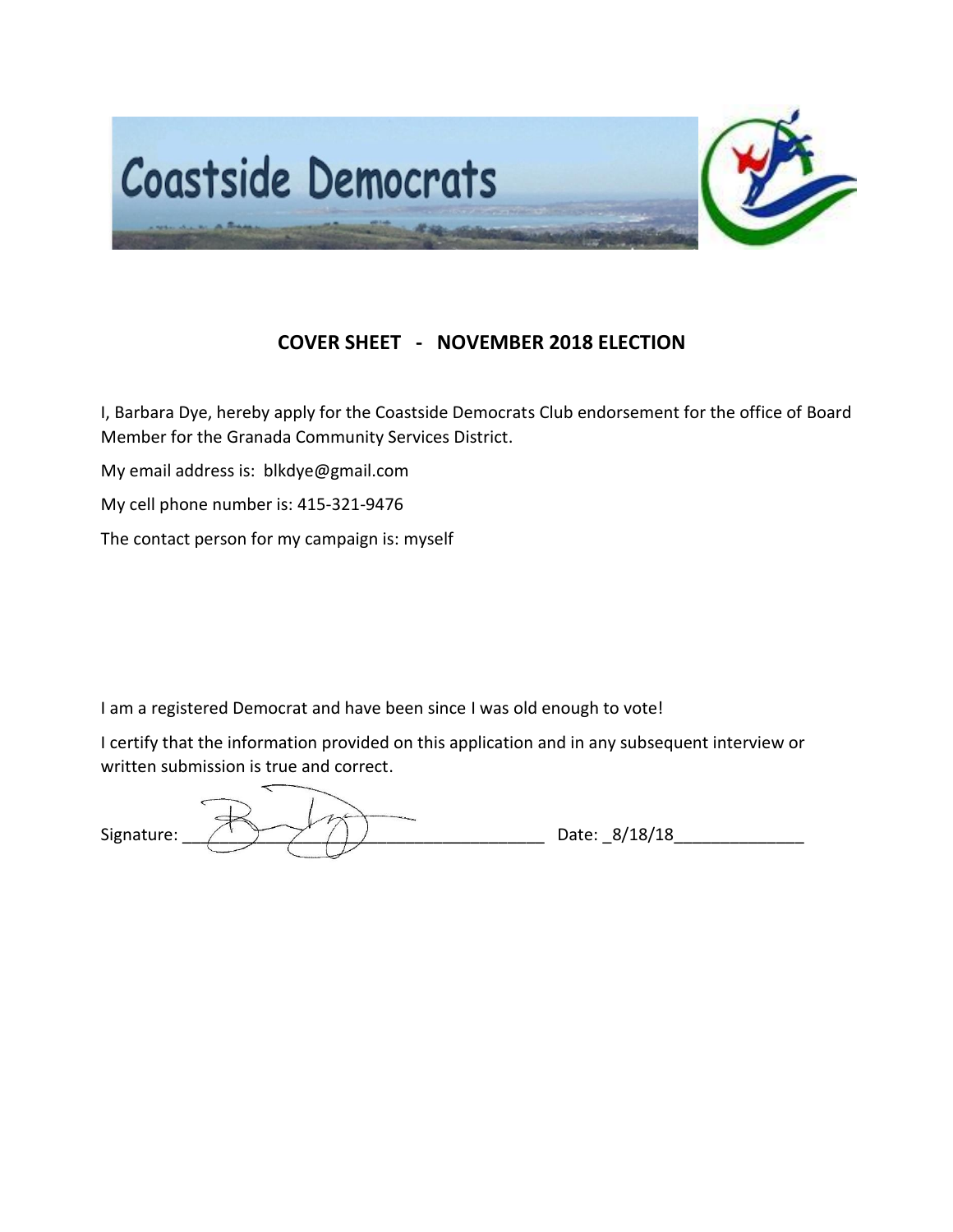# **CANDIDATE STATEMENT BARBARA DYE – NOVEMBER 2018**

## **1) Why are you running for this office?**

I am running for election to the GCSD board because I want to make a difference in this community. I was appointed to the Board on June 1, 2017, to fill a vacant seat and I have worked hard to provide oversight of GCSD resources. Thanks to the community's vote in 2014, the District has funding to provide parks and recreation programs for our service area. It's a remarkable opportunity and I am excited to be working with so many great people to make that goal a reality.

# **2) What will your top priorities be if you are elected?**

- Working with board members and our Parks Committee, I've been a driving force to plan for a park on the Burnham Strip consistent with the wishes of our community. I want to keep that project moving. After all, it's the "front yard of our community."
- I want to improve communications with our residents. We sent our first paper newsletter, the Granada Gazette, this spring and we want to develop regular electronic news options.
- Working with our excellent Parks Committee, I want to see us improve the medians to make them more attractive and functional.
- Finally, financial oversight by the board is vital. I want to continue to provide oversight of the SAM sewer treatment plant and to manage GCSD finances so that our infrastructure is maintained while keeping the rates as low as possible.

#### **3) What do you see as the major issues on the Coastside?**

We are very lucky to live here on the Coastside. However, this area faces increasing pressure to develop the unprotected open space. We also are facing significant increases in the cost of housing, pricing our teachers and lesser-paid workers out of the area. We need to manage the needs of our residents against the pressures of development and do whatever we can to protect our quality of life. I think all of the other issues are minor compared with this one.

## **4) How will you support the Democratic Party, Democratic Clubs and other Democrats if elected?**

I have served on the board of the Coastside Democratic Club since just after we moved here. I maintain the Facebook page, website, and newsletter. I want people to know about the meetings, events and marches that are the best way for them to participate in the political process. People need to be engaged now more than ever.

Before moving to the Coastside I lived in Rancho Palos Verdes for 25 years. I served as a Field Representative for Democratic Congresswoman Jane Harman and was very active in the Palos Verdes Democratic Club. In 2000 I was very honored to be elected as a Delegate to the 2000 national Democratic Convention, the experience of a lifetime.

## **5) What have been your most significant contributions to your organization, city or district?**

On the Coastside I am a Docent with the Fitzgerald Marine Reserve, on the Stewardship Committee of the Coastside Land Trust, and on the board of the Half Moon Bay History Association. I have devoted significant amounts of time and energy to all of these wonderful organizations.